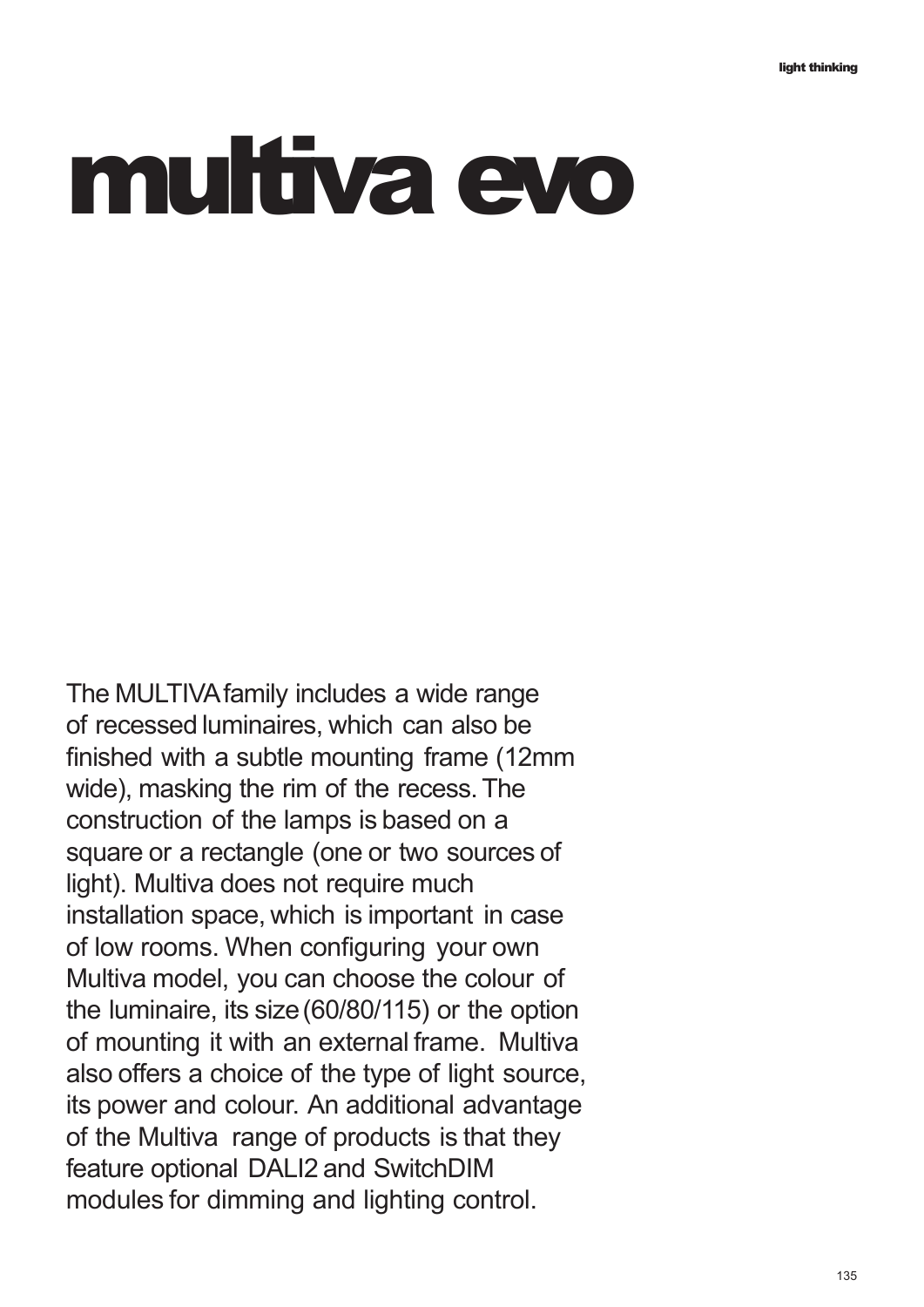

CECHOWNIA Aleksandra Grzonka

fot. Aleksandra Dermont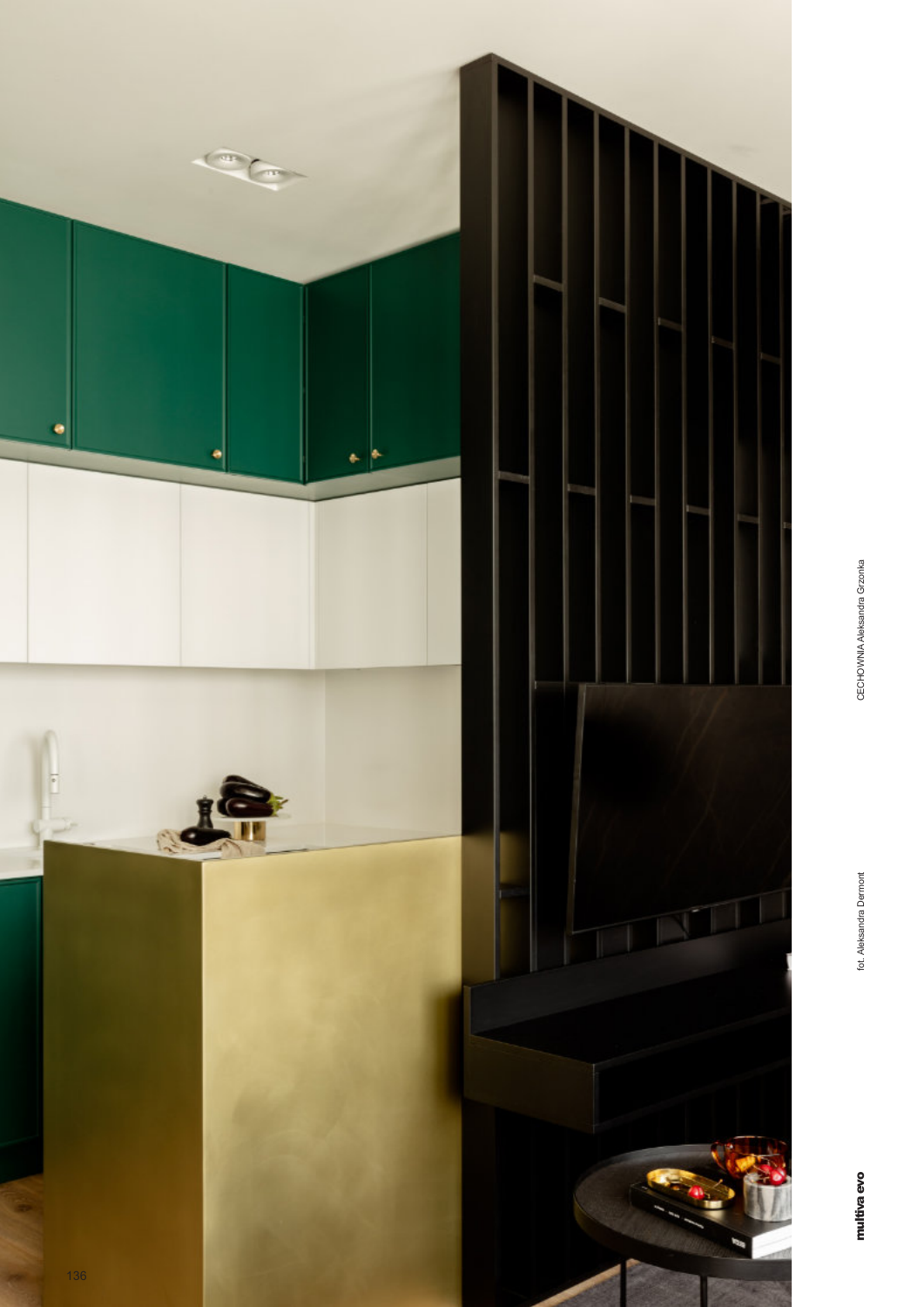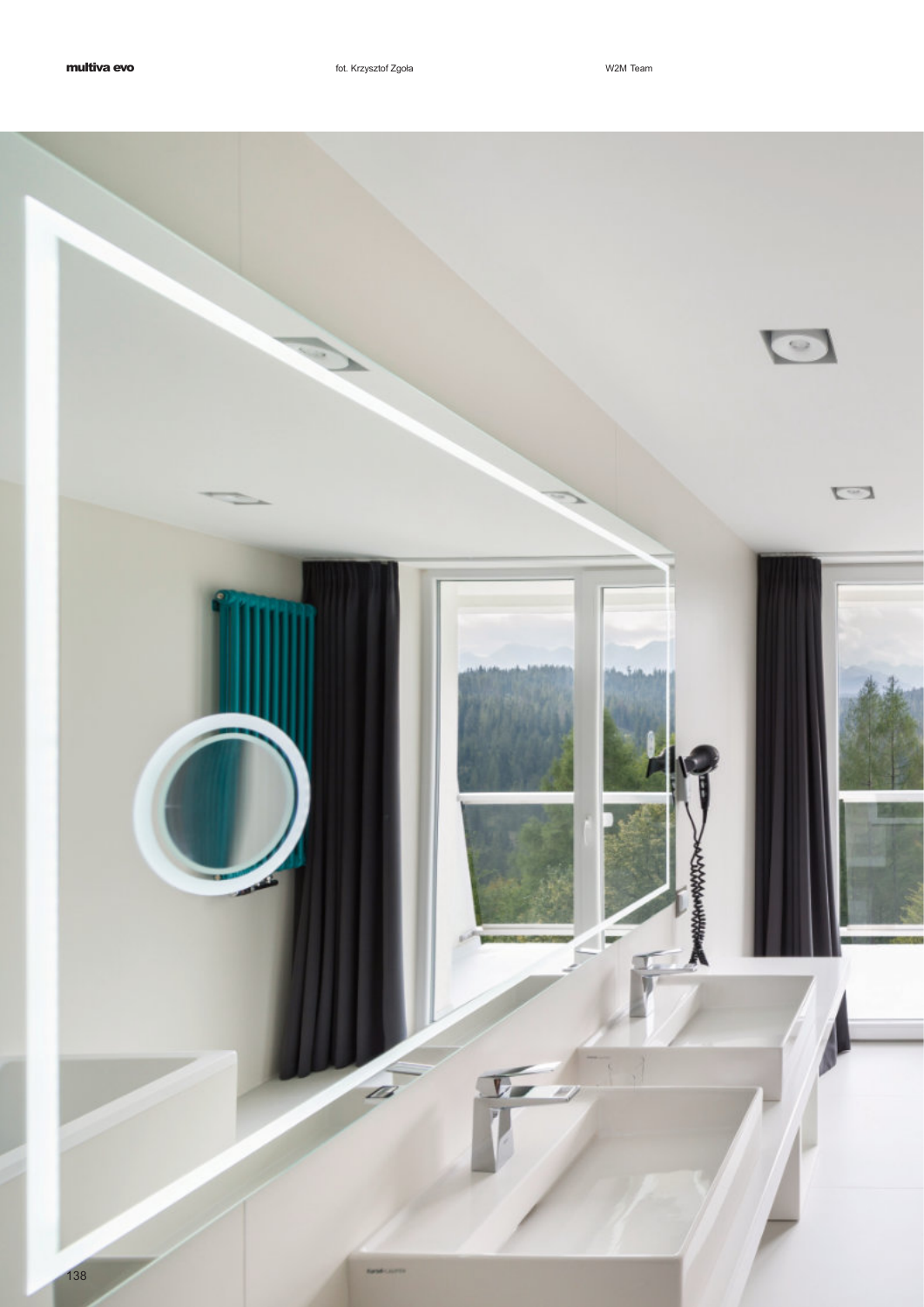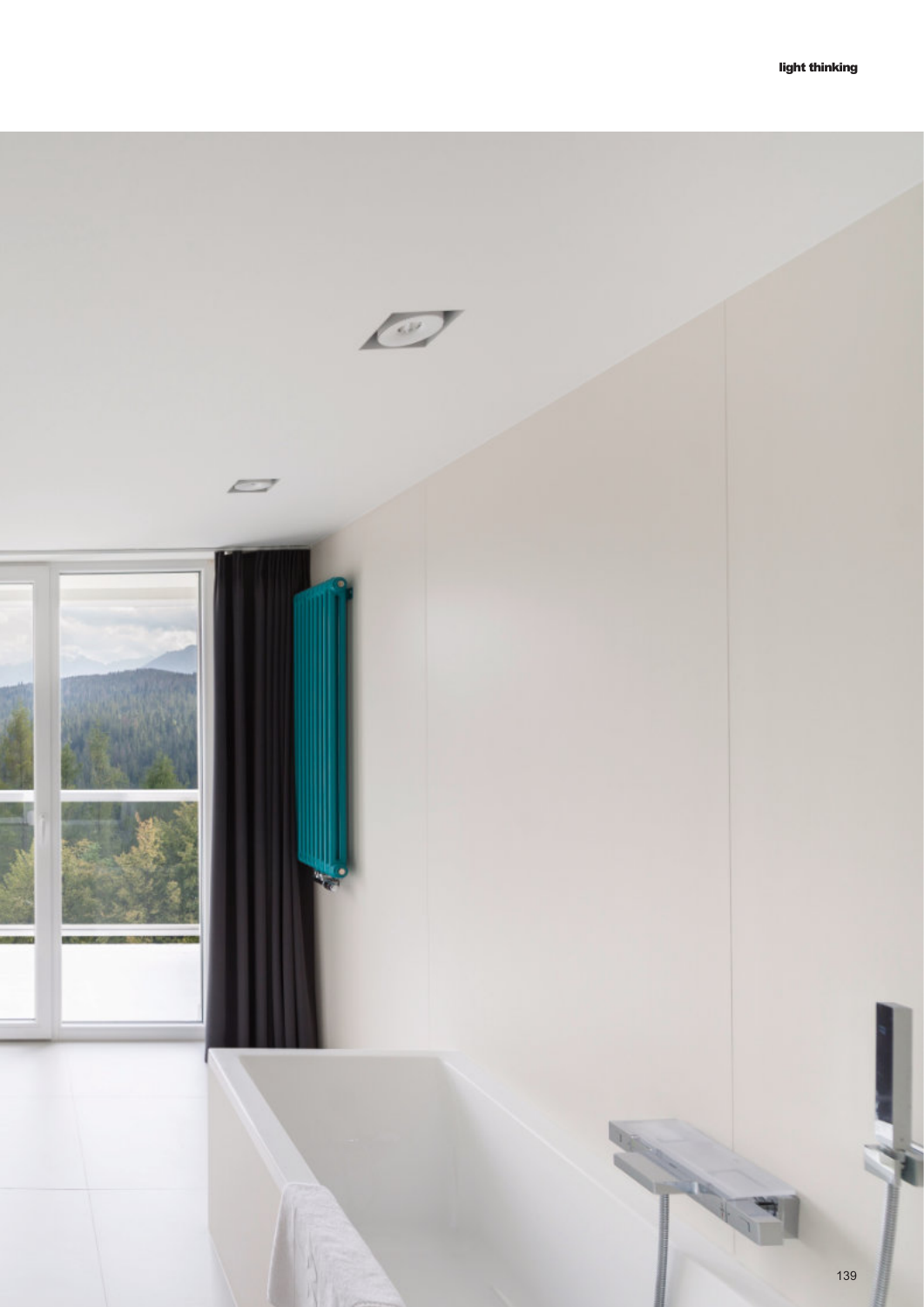

multiva evo 115x1trimless/ multiva evo 80 trimless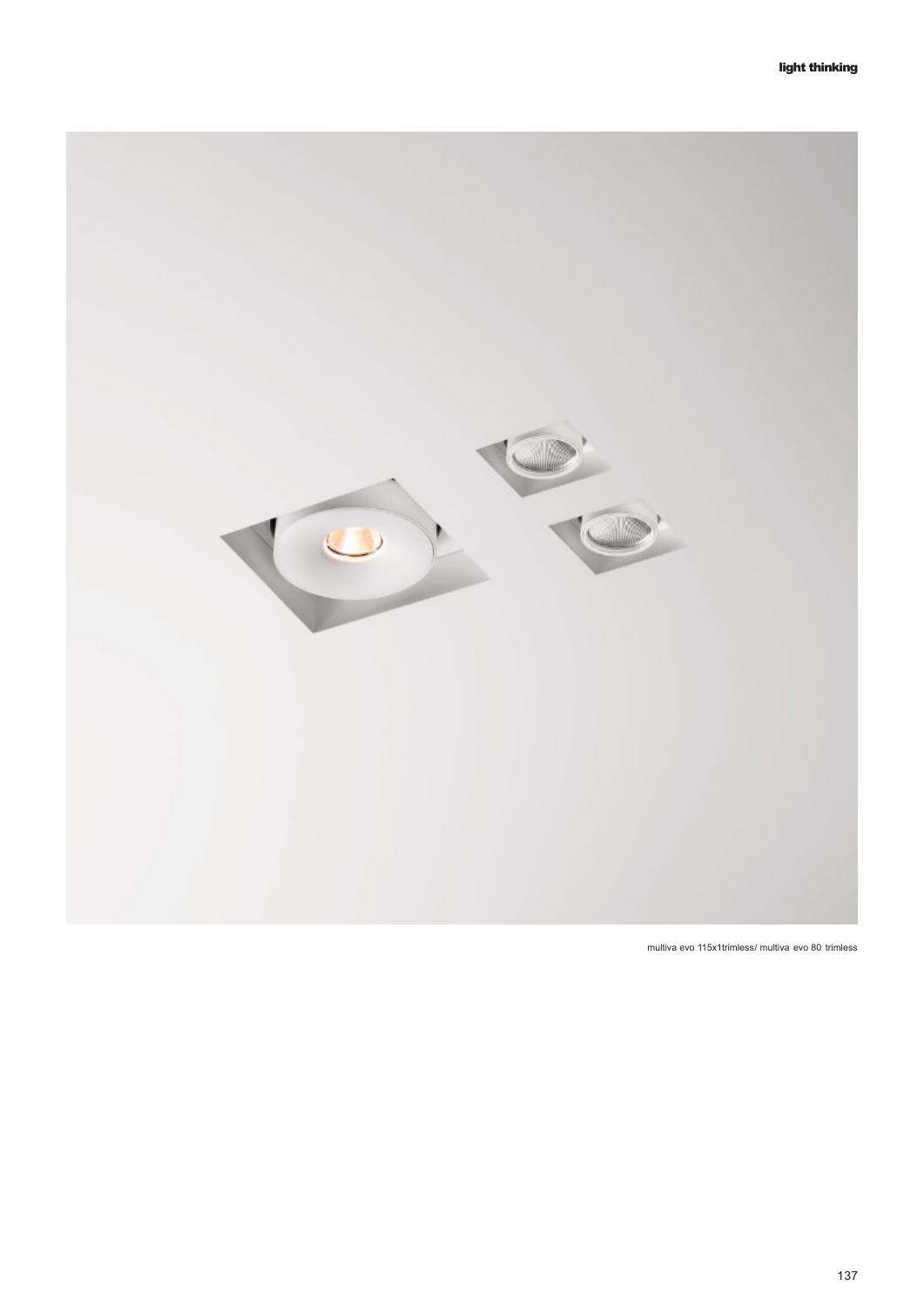

multiva evo 80x2 / multiva evo 115x1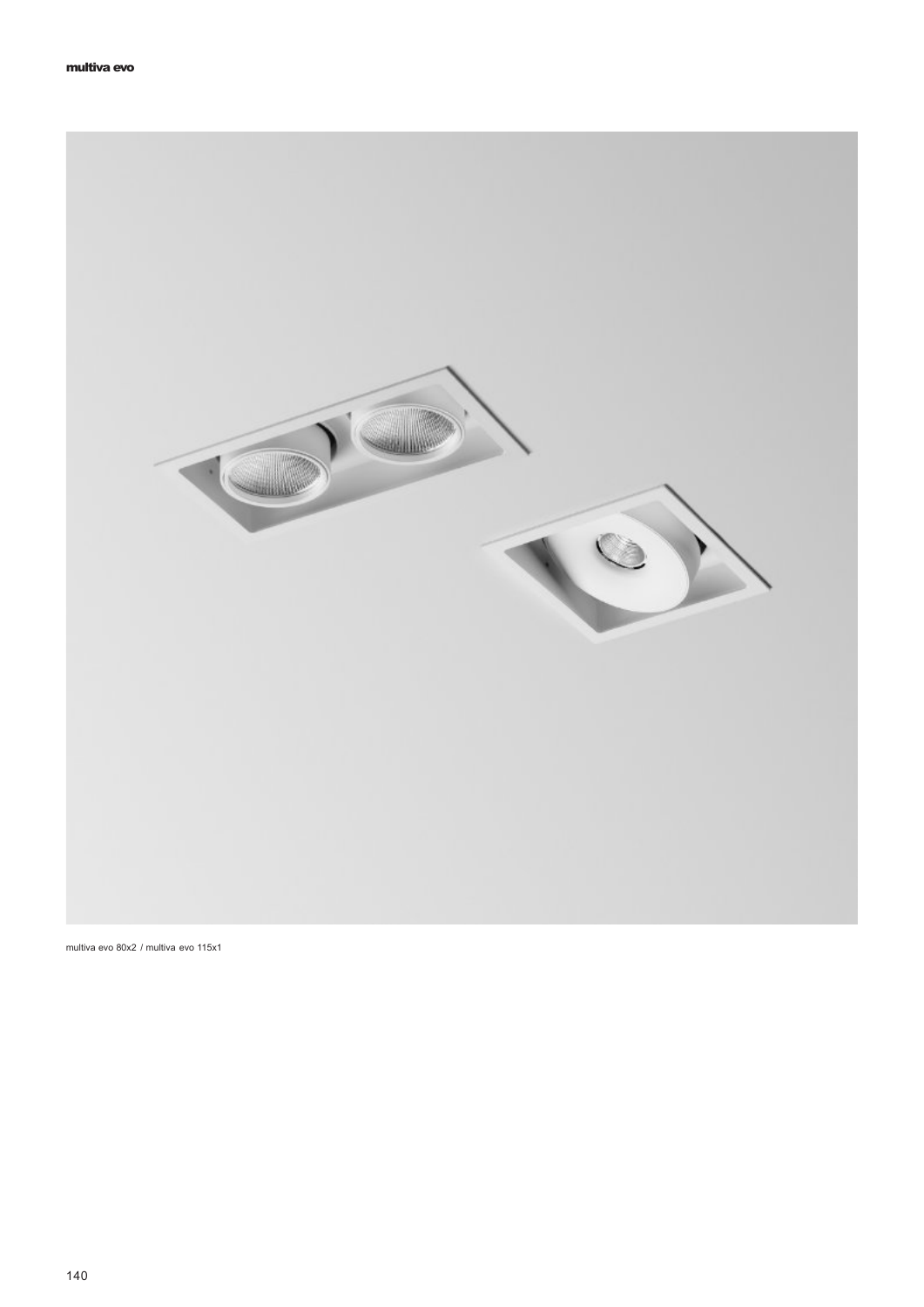

fot. Krzysztof Zgoła fot. Krzysztof Zgoła

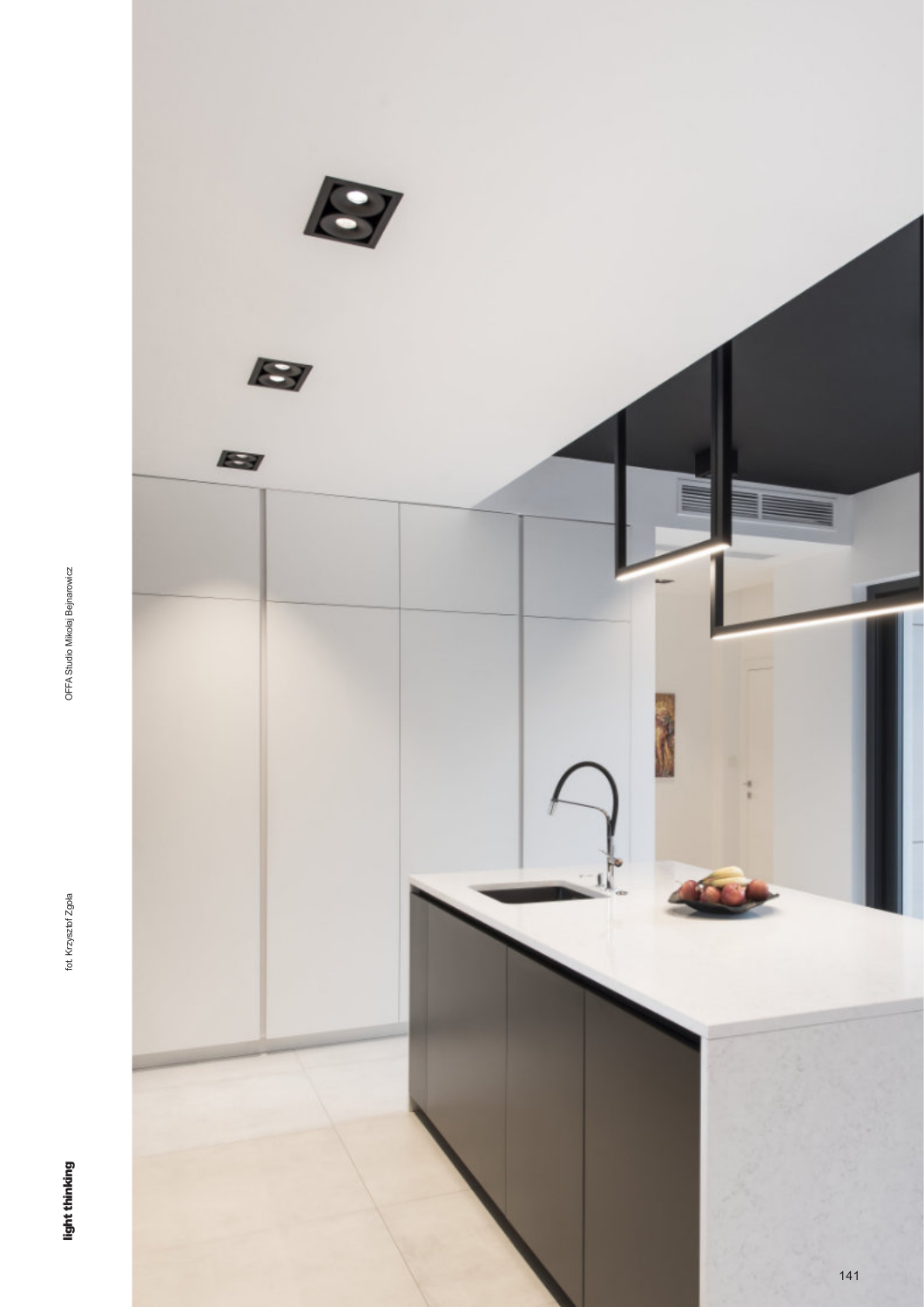|           | Model                      |                              | ঠ<br>గ్ | Switch Dim | DAL2   | PhaseCut | Accessories | <b>Black</b>        | White     | <b>Mixed</b> | CR882700K | <b>CRi983000K</b> | CRi984000K | ಜ<br>$\frac{1}{2}$ | $32^{\circ}$<br>Medium | $\overset{\circ}{\mathfrak{B}}$<br>Wide | $\tilde{C}$<br>Spot | ᡛ<br>Medium | $rac{6}{4}$<br>Wide |
|-----------|----------------------------|------------------------------|---------|------------|--------|----------|-------------|---------------------|-----------|--------------|-----------|-------------------|------------|--------------------|------------------------|-----------------------------------------|---------------------|-------------|---------------------|
|           | Multiva Evo60 -80          | $\textcircled{\tiny{\#}}$    |         |            |        |          |             |                     |           |              | 927       | ೫.                | <b>940</b> | ဖာ့                |                        |                                         | ∞ ≲ ≳               | Σ ≳         |                     |
| $\bullet$ | 60.1LED                    | 1x8W510m                     | 4.1841  | 4.3298     | 4.1842 | 4.1843   |             | $\bullet$           |           | $\bullet$    |           | ٠                 | $\bullet$  | $\bullet$          |                        | $\bullet$                               |                     |             |                     |
| $\bullet$ | 60.2 LED                   | 2x 8W510lm                   | 4.1844  | 4.3299     | 4.1845 | 4.1846   |             | $\bullet$           | $\bullet$ | $\bullet$    | ٠         | $\bullet$         | $\bullet$  | $\bullet$          | $\bullet$              | $\bullet$                               |                     |             |                     |
| $\bullet$ | 80.1LED                    | 1x15W1200m                   | 4.1835  | 4.3300     | 4.1836 | 4.1837   |             | $\bullet$           | $\bullet$ | $\bullet$    | $\bullet$ | $\bullet$         | $\bullet$  |                    |                        |                                         | $\bullet$           | $\bullet$   |                     |
| $\bullet$ | 80.2 LED                   | 2x 15W1200lm                 | 4.1838  | 4.3301     | 4.1839 | 4.1840   |             | $\bullet$ $\bullet$ |           | $\bullet$    | $\bullet$ | $\bullet$         | $\bullet$  |                    |                        |                                         |                     |             |                     |
|           | Multiva Evo60 -80 Trimless | $\langle \mathbb{I} \rangle$ |         |            |        |          |             |                     |           |              |           |                   |            |                    |                        |                                         |                     |             |                     |
| 0         | Wiklad 60.1LED             | 1x8W510m                     | 4.1850  | 4.3308     | 4.1851 | 4.1852   | $\bf{0}$    | $\bullet$           | $\bullet$ | $\bullet$    | $\bullet$ | $\bullet$         | $\bullet$  | $\bullet$          | $\bullet$              | $\bullet$                               |                     |             |                     |
| $\bullet$ | Wkład 60.2 LED             | 2x 8W510lm                   | 4.1854  | 4.3309     | 4.1855 | 4.1856   | $\mathbf o$ | $\bullet$           | $\bullet$ | $\bullet$    | $\bullet$ | $\bullet$         | $\bullet$  | $\bullet$          | $\bullet$              | $\bullet$                               |                     |             |                     |
| $\bullet$ | 60.1Mounting Frame         | [required]                   |         |            |        |          | 4.1849      | $\bullet$           | $\bullet$ | $\bullet$    |           |                   |            |                    |                        |                                         |                     |             |                     |
| $\bullet$ | 60.2 Mounting Frame        | [required]                   |         |            |        |          | 4.1853      | $\bullet$           | $\bullet$ | $\bullet$    |           |                   |            |                    |                        |                                         |                     |             |                     |
| 6         | Wiklad 80.1LED             | 1x15W1200m                   | 4.1860  | 4.3310     | 4.1861 | 4.1862   | $\bf{o}$    | $\bullet$           | $\bullet$ | $\bullet$    | $\bullet$ | $\bullet$         | $\bullet$  |                    |                        |                                         | $\bullet$           |             |                     |
| G         | Wkład 80.2 LED             | 2x 15W1200lm                 | 4.1864  | 4.3311     | 4.1865 | 4.1866   | $\bf{o}$    |                     | $\bullet$ | $\bullet$    |           |                   | ٠          |                    |                        |                                         |                     |             | $\bullet$           |

 $\ddot{\bullet}$  $\bullet$  $\bullet$  $\bullet$  $\ddot{\bullet}$  $\bullet$  $\bullet$ 

energy pg./str.17

Multiva Evo60

 $\bullet$ 

10 D

105

60 94x94 h75 94x182 h75 115x115 h80 115x224h80 30° 30° 30° 30° 350° 350° 350° 350°

 $\bullet$ 

80.1Mounting Frame **[ required ]** 80.2Mounting Frame **[ required ]**



 $\bigcirc$ 126 80  $105$ <br>  $\boxed{1}$  115x115 h80<br>  $\bigcirc$  30°<br>  $\bigcirc$  350°

Multiva Evo 80

 $\bullet$ 

75

107

 $\bullet$ 

 $\circledcirc$ 



 $\bullet$ 

80

126

4.1859 4.1863

• • • • • •

•

• •

Multiva Evo 60 Trimless **Multiva Evo 80 Trimless** 

 $\bullet$  $\bigcirc$  86

ᡱ 58 86



 $\bullet$ 

58 30° 30° 30° 30°

 $\circledcirc$ 214 350° 350° 350° 350°

 $\bullet$ 

75

107

Multiva60 / 80 —mounting frames



142